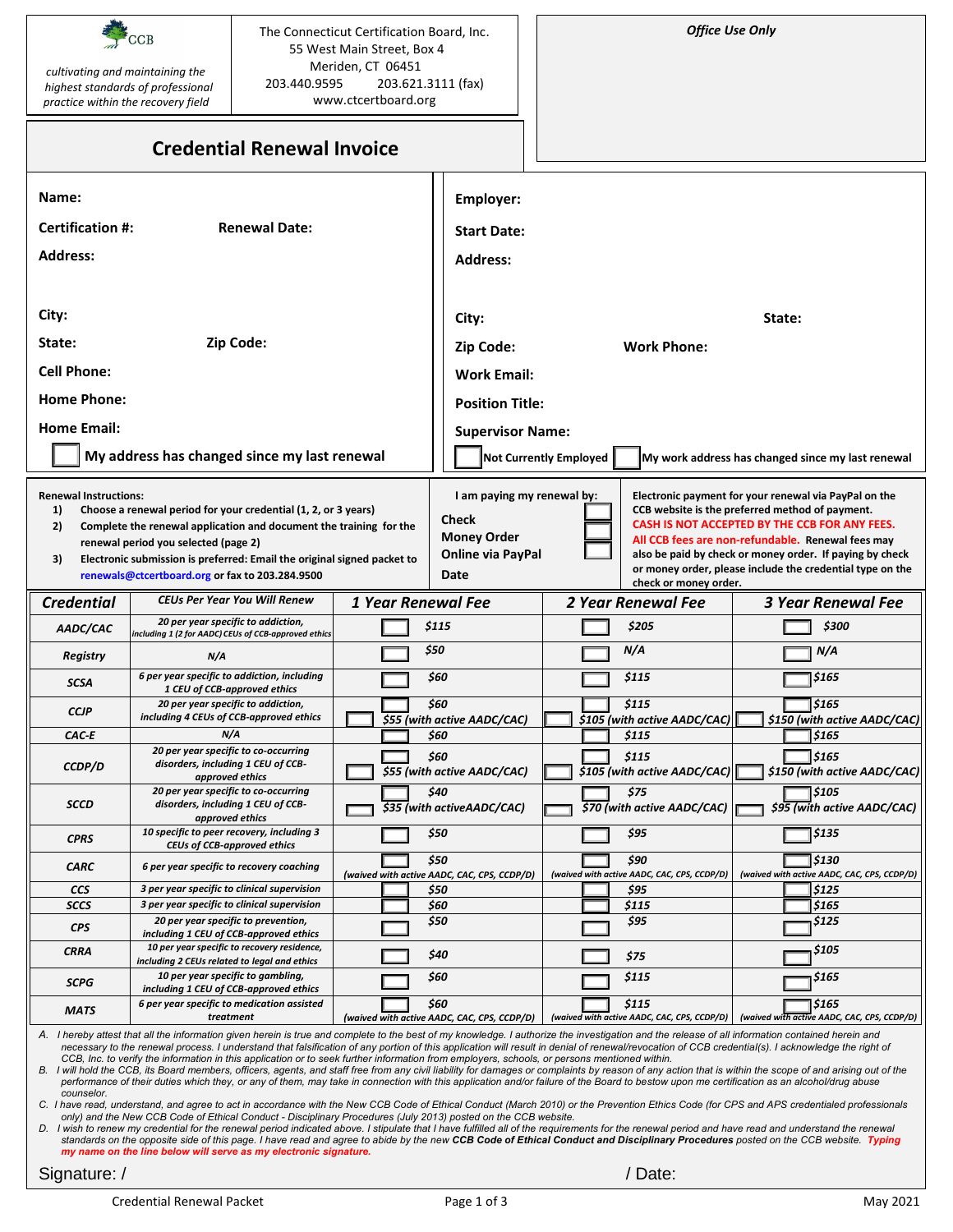

**Applicant Name**:

**Certification #:** 

## **Renewal Training Documentation**

Please verify the training requirements of your credential (page 1) for the renewal period selected and list the training and educational events you are applying to fulfill those requirements using the form below. List the date, training title, training agency, CCB approval (indicate if the event is CCB approved), and number of CEUs for each event. **Submitted trainings must be within your current renewal period.** *In order to become renewed, you must fulfill all of the renewal requirements. For questions about renewal, please email info@ctcertboard.org*

*CCB approved training:* Most CCB credentials require that half of all training applied towards renewal be CCB reviewed and approved to ensure the content meets or exceeds CCB educational standards. It is your responsibility to verify that a portion (typically half) of the training you apply towards renewal is CCB approved. For a list of CCB approved distance learning providers, visit the CCB website as all content offered by these providers is CCB approved. All training provided by DMHAS – Education and Training is CCB approved as well as many of the training events offered by the Connecticut Association of Non-Profits and the CT DARC programs. Trainings that are CCB approved usually note this on their course description or on the training certificates. *You should ask training providers if the content is CCB approved.* Also, all trainings approved by other IC&RC member boards are considered CCB approved. *Please visit www.internationalcredentialing.org for a list of member boards.*

| Date of<br>Training | <b>Training Title</b> | <b>Sponsoring Agency/<br/>Organization/<br/>Trainer</b> | Do you have<br>training<br>documentation<br>on hand?<br>(Yes or No) | <b>CEUs</b> | CCB<br>Approved<br>(Yes or No) |
|---------------------|-----------------------|---------------------------------------------------------|---------------------------------------------------------------------|-------------|--------------------------------|
|                     |                       |                                                         |                                                                     |             |                                |
|                     |                       |                                                         |                                                                     |             |                                |
|                     |                       |                                                         |                                                                     |             |                                |
|                     |                       |                                                         |                                                                     |             |                                |
|                     |                       |                                                         |                                                                     |             |                                |
|                     |                       |                                                         |                                                                     |             |                                |
|                     |                       |                                                         |                                                                     |             |                                |
|                     |                       |                                                         |                                                                     |             |                                |
|                     |                       |                                                         |                                                                     |             |                                |
|                     |                       |                                                         |                                                                     |             |                                |
|                     |                       |                                                         |                                                                     |             |                                |
|                     |                       |                                                         |                                                                     |             |                                |
|                     |                       |                                                         |                                                                     |             |                                |
|                     |                       |                                                         |                                                                     |             |                                |
|                     |                       |                                                         |                                                                     |             |                                |
| <b>Total CEUs</b>   |                       |                                                         |                                                                     |             |                                |

**By checking this box, I acknowledge that I may be subject to a random audit of my submitted Training Documentation and understand that my renewal will not be processed without consenting to this acknowledgement. If chosen for a random audit of my submitted Training Documentation, I acknowledge that I have 30 days to comply with the request.**